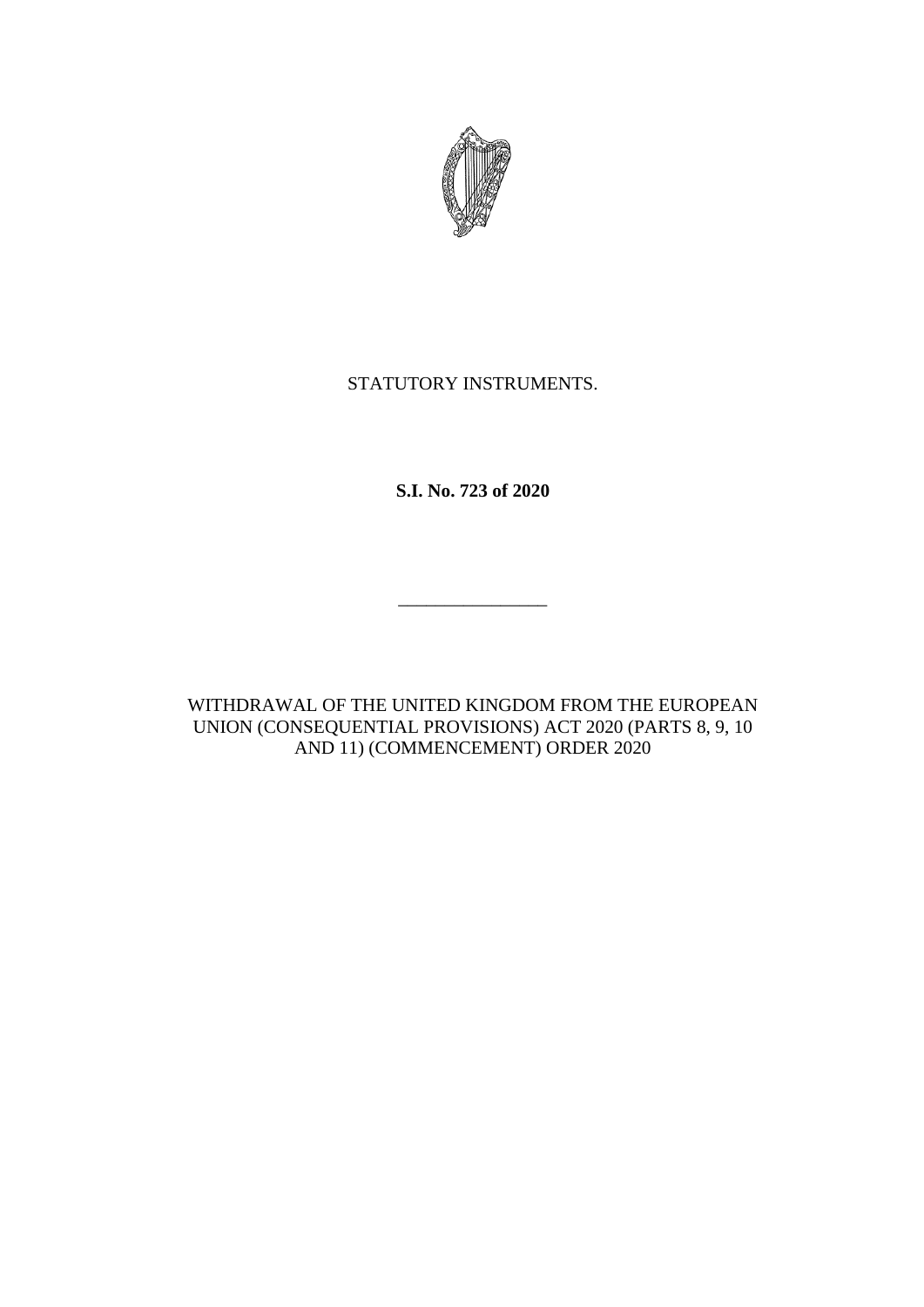## S.I. No. 723 of 2020

## WITHDRAWAL OF THE UNITED KINGDOM FROM THE EUROPEAN UNION (CONSEQUENTIAL PROVISIONS) ACT 2020 (PARTS 8, 9, 10 AND 11) (COMMENCEMENT) ORDER 2020

I, PASCHAL DONOHOE, Minister for Finance, in exercise of the powers conferred on me by section  $2(1)(f)$  of the Withdrawal of the United Kingdom from the European Union (Consequential Provisions) Act 2020 (No. 23 of 2020) hereby order as follows:

1. This Order may be cited as the Withdrawal of the United Kingdom from the European Union (Consequential Provisions) Act 2020 (Parts 8, 9, 10 and 11) (Commencement) Order 2020.

2. The  $31<sup>st</sup>$  day of December 2020 at 11:00 p.m. is appointed as the day on which and the time at which Parts 8, 9, 10 and 11 of the Withdrawal of the United Kingdom from the European Union (Consequential Provisions) Act 2020 (No. 23 of 2020) shall come into operation.



GIVEN under my Official Seal, 18 December, 2020.

PASCHAL DONOHOE, Minister for Finance.